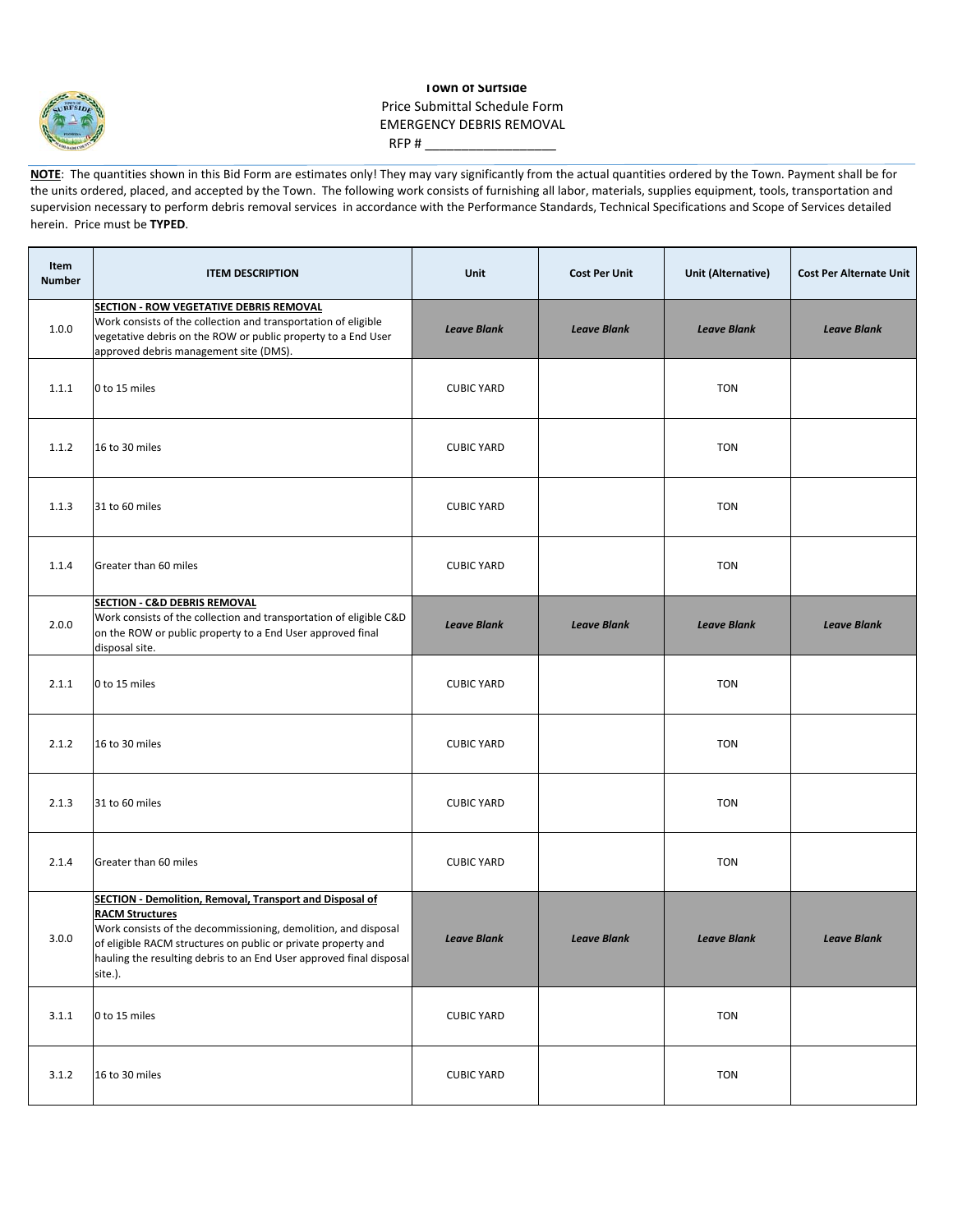

## **Town of Surfside** Price Submittal Schedule Form EMERGENCY DEBRIS REMOVAL RFP # $_$

**NOTE:** The quantities shown in this Bid Form are estimates only! They may vary significantly from the actual quantities ordered by the Town. Payment shall be for the units ordered, placed, and accepted by the Town. The following work consists of furnishing all labor, materials, supplies equipment, tools, transportation and supervision necessary to perform debris removal services in accordance with the Performance Standards, Technical Specifications and Scope of Services detailed herein. Price must be **TYPED**.

| <b>Item</b><br><b>Number</b> | <b>ITEM DESCRIPTION</b>                                                                                                                                                                                                                          | Unit               | <b>Cost Per Unit</b> | Unit (Alternative) | <b>Cost Per Alternate Unit</b> |
|------------------------------|--------------------------------------------------------------------------------------------------------------------------------------------------------------------------------------------------------------------------------------------------|--------------------|----------------------|--------------------|--------------------------------|
| 3.1.3                        | 31 to 60 miles                                                                                                                                                                                                                                   | <b>CUBIC YARD</b>  |                      | <b>TON</b>         |                                |
| 3.1.4                        | Greater than 60 miles                                                                                                                                                                                                                            | <b>CUBIC YARD</b>  |                      | <b>TON</b>         |                                |
| 1.0.0                        | <b>DMS Management and Operation</b>                                                                                                                                                                                                              | <b>Leave Blank</b> | <b>Leave Blank</b>   | <b>Leave Blank</b> | <b>Leave Blank</b>             |
| 1.1.1                        | Work consists of managing and operating DMS for acceptance of<br>eligible disaster related debris. The costs associated with<br>acquiring, preparing, leasing, renting, operating, and remediating<br>land used as DMS is reflected in this bid. | <b>CUBIC YARD</b>  |                      | <b>TON</b>         |                                |
| 1.0.0                        | <b>DMS Management and Reduction by Grinding</b>                                                                                                                                                                                                  | <b>Leave Blank</b> | <b>Leave Blank</b>   | <b>Leave Blank</b> | <b>Leave Blank</b>             |
| 1.1.1                        | Work consists of managing and operating DMS for acceptance and<br>reduction of eligible vegetative disaster related debris through<br>grinding.                                                                                                  | <b>CUBIC YARD</b>  |                      | <b>TON</b>         |                                |
| 1.0.0                        | DMS Management and Reduction by Air Curtain<br><b>Incineration</b>                                                                                                                                                                               | <b>Leave Blank</b> | <b>Leave Blank</b>   | <b>Leave Blank</b> | <b>Leave Blank</b>             |
| 1.1.1                        | Work consists of managing and operating DMS for acceptance and<br>reduction of eligible vegetative disaster related debris through air<br>curtain incinerators.                                                                                  | <b>CUBIC YARD</b>  |                      | <b>TON</b>         |                                |
| 1.0.0                        | <b>DMS Management and Reduction by Compaction</b>                                                                                                                                                                                                | <b>Leave Blank</b> | <b>Leave Blank</b>   | <b>Leave Blank</b> | <b>Leave Blank</b>             |
| 1.1.1                        | Work consists of managing and operating DMS for acceptance and<br>reduction of eligible C&D disaster related debris through<br>compaction.                                                                                                       | <b>CUBIC YARD</b>  |                      | <b>TON</b>         |                                |
| 1.0.0                        | <b>Haul-out of Reduced Debris to a End User Approved</b><br><b>Final Disposal Site</b><br>Work consists of loading and transporting reduced eligible<br>disaster related debris at an End User approved DMS to an End<br>User                    | <b>Leave Blank</b> | <b>Leave Blank</b>   | <b>Leave Blank</b> | <b>Leave Blank</b>             |
| 1.1.1                        | 0 to 15 miles                                                                                                                                                                                                                                    | <b>CUBIC YARD</b>  |                      | <b>TON</b>         |                                |
| 1.1.2                        | 16 to 30 miles                                                                                                                                                                                                                                   | <b>CUBIC YARD</b>  |                      | <b>TON</b>         |                                |